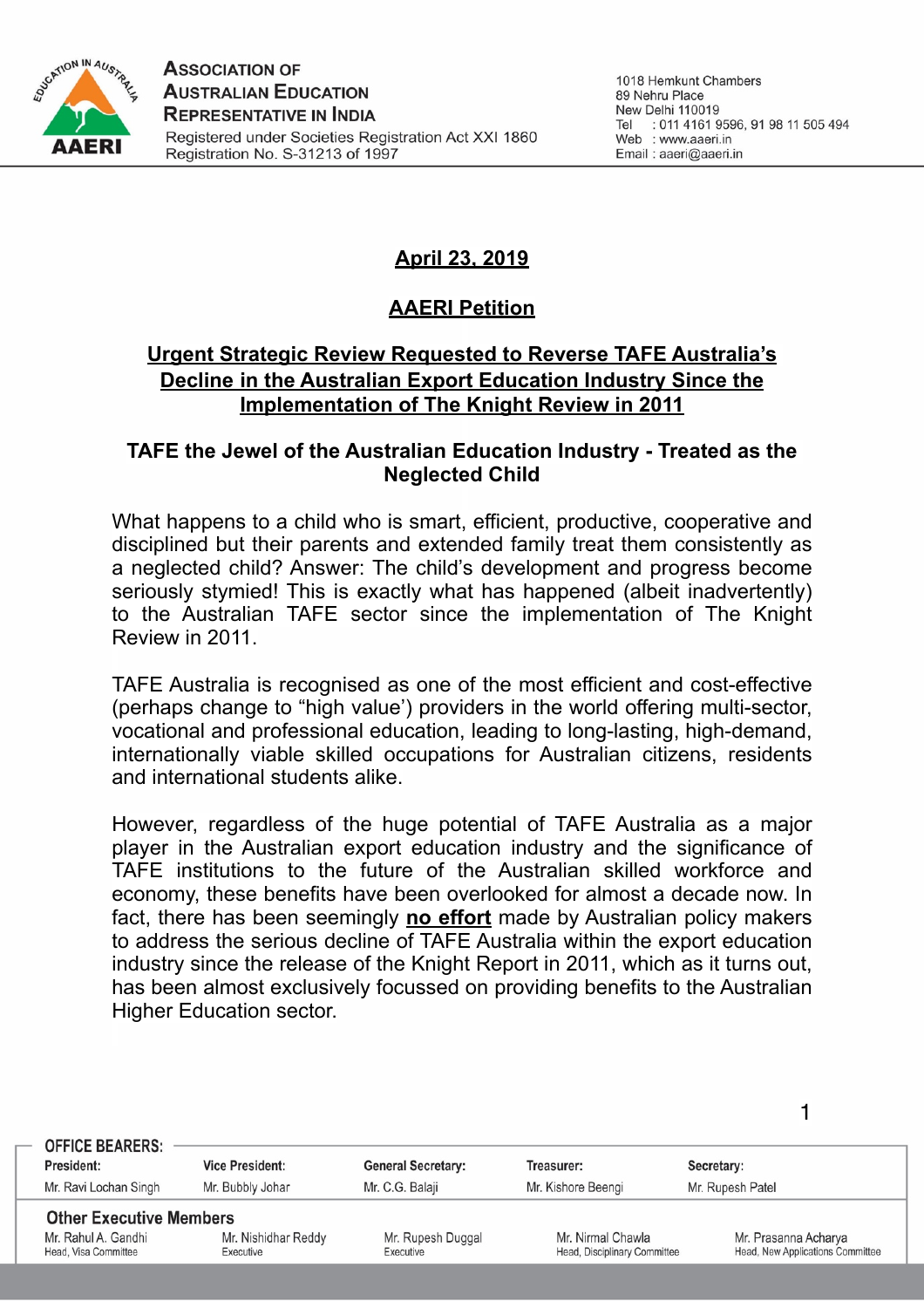

#### **The Strategic Review of the Student Visa Program, 2011, Otherwise Known as The Knight Review**

In December 2010, the Hon Michael Knight AO was appointed to conduct the first strategic review of the student visa program. The intention of the review was to examine how the student visa program could best support Australia's international education sector whilst also preserving the integrity of Australia's migration system.

The resultant [Strategic Review of the Student Visa Program 2011](https://drive.google.com/file/d/1opiFmel5br6NjY1t81NG7tOnsazQC48i/view) (The Knight Review) contains 41 recommendations to enhance the quality, integrity & competitiveness of Australia's international education industry and student visa program. In their response, the [Australian Govt.](https://drive.google.com/open?id=10CC4dxEgMkGYFUOBXOCLeeXOWrwqg54_) extended in-principle support for the recommendations set out in the review.

For the purpose of this petition, the relevant recommendations extracted from The Knight Review include:

- *• Recommendation 3: Streamlined visa processing for universities;*
- *• Recommendation 4: Post Study Work Rights (exclusively for higher education and research degree courses of at least 2 years in duration);*
- *• Recommendation 34: That Austrade be asked to prepare a more detailed outlook document that provides effective business planning intelligence demonstrating the opportunities, for offshore provision of vocational education;*
- *• Recommendation 35: That the highest quality Australian VET providers including TAFEs, be encouraged to explore offshore market opportunities;*
- *• Recommendation 36: That the Australian Government, through programs such as the Export Market Development Grants Scheme and other forms of assistance, support high quality Australian vocational education providers in expanding their offshore training services.*

After the release of The Knight Review, we note the following statements published in the media, which reflect two opposing views related to the perceived impact on TAFE and private VET providers :

| <b>OFFICE BEARERS:</b>                                                        |                                  |                                         |                                                   |                                                          |
|-------------------------------------------------------------------------------|----------------------------------|-----------------------------------------|---------------------------------------------------|----------------------------------------------------------|
| President:                                                                    | <b>Vice President:</b>           | <b>General Secretary:</b><br>Treasurer: |                                                   | Secretary:                                               |
| Mr. Ravi Lochan Singh                                                         | Mr. Bubbly Johar                 | Mr. C.G. Balaii                         | Mr. Kishore Beengi                                | Mr. Rupesh Patel                                         |
| <b>Other Executive Members</b><br>Mr. Rahul A. Gandhi<br>Head, Visa Committee | Mr. Nishidhar Reddy<br>Executive | Mr. Rupesh Duggal<br>Executive          | Mr. Nirmal Chawla<br>Head, Disciplinary Committee | Mr. Prasanna Acharya<br>Head, New Applications Committee |
|                                                                               |                                  |                                         |                                                   |                                                          |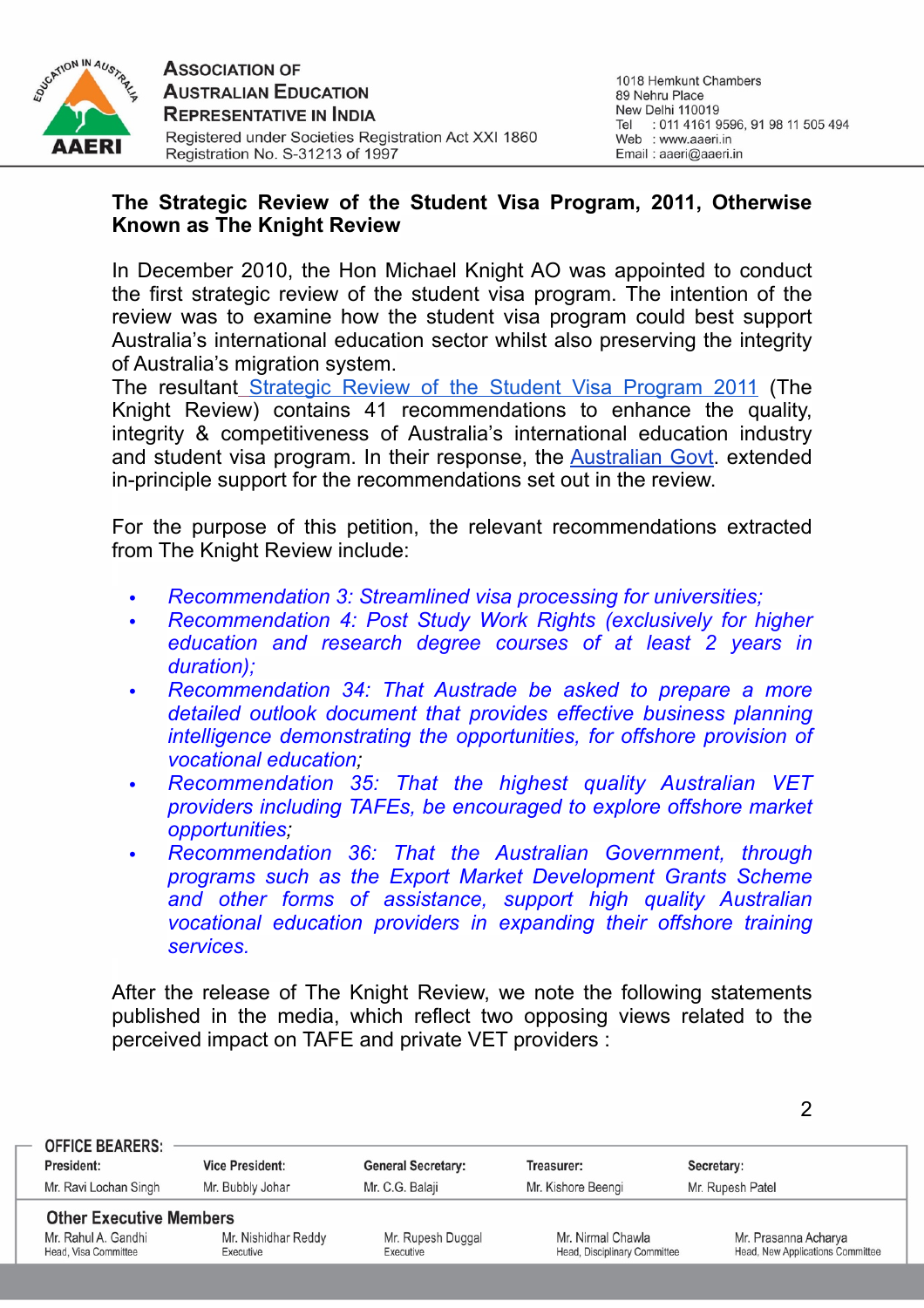

Sydney Morning [Herald](https://www.smh.com.au/education/knight-review-signals-end-of-gloom-20111003-1l52m.html) (Oct 04, 2011) - "...There has been a 19 per cent decline in offshore visa grants for higher education . . . in the six months to April 2011," the review says. "This suggests that a serious decline in the number of commencing students is almost upon us. But so far it is vocational providers — TAFE and private colleges — that have struggled most in the downturn. There is little relief for them in the review…".

*The [Conversation](http://theconversation.com/universities-welcome-knight-review-of-international-student-visa-rules-3504) (Sept 22, 2011) - "…This reduction in the AL financial requirements will particularly assist a significant number of Vocational Education and Training and private education providers. Universities Australia CEO, Dr Glenn Withers described the report as a boon to the sector...".*

As it turned out, after the release of The Knight Review in June 2011, the face of the Australian export education industry changed dramatically across the world – with the greatest impact being on the VET sector and the South Asian student market, as a result. The almost exclusive focus of The Knight Review on extending the following benefits to the Higher Education sector saw student numbers for this sector dramatically increase and numbers for the TAFE and private VET sector decline significantly:

- **more simplified student visa conditions** especially for the Higher Education sector;
- **GTE underpinned SVP scheme** that morphed into the SSVF scheme – which was skewed to benefit the Higher Education sector;
- **eVisa lodgement scheme** which resulted in faster processing and more predictable student visa assessment outcomes – which actually resulted in positive visa grant rates for the Higher Education sector and the reverse for the VET sector; and
- **the 2-year** Post Study Work Visa (PSWV) introduced exclusively for the Higher Education sector.

With due respect, the main issue created by the implementation of The Knight Review for TAFE providers, which has largely gone unnoticed and unreported and has not been addressed by Australian policy makers for over 8 years now, is the negative impact on the future of TAFE Australia once these recommendations were accepted and implemented. AAERI believes that one of the main reasons for this, was because student visa applications for VET level courses offered by TAFE institutions have been

| <b>OFFICE BEARERS:</b>                      |                                  |                                |                                                   |                                                          |
|---------------------------------------------|----------------------------------|--------------------------------|---------------------------------------------------|----------------------------------------------------------|
| President:                                  | <b>Vice President:</b>           | <b>General Secretary:</b>      | Treasurer:                                        | Secretary:                                               |
| Mr. Ravi Lochan Singh                       | Mr. Bubbly Johar                 | Mr. C.G. Balaji                | Mr. Kishore Beengi                                | Mr. Rupesh Patel                                         |
| <b>Other Executive Members</b>              |                                  |                                |                                                   |                                                          |
| Mr. Rahul A. Gandhi<br>Head, Visa Committee | Mr. Nishidhar Reddy<br>Executive | Mr. Rupesh Duggal<br>Executive | Mr. Nirmal Chawla<br>Head, Disciplinary Committee | Mr. Prasanna Acharya<br>Head, New Applications Committee |
|                                             |                                  |                                |                                                   |                                                          |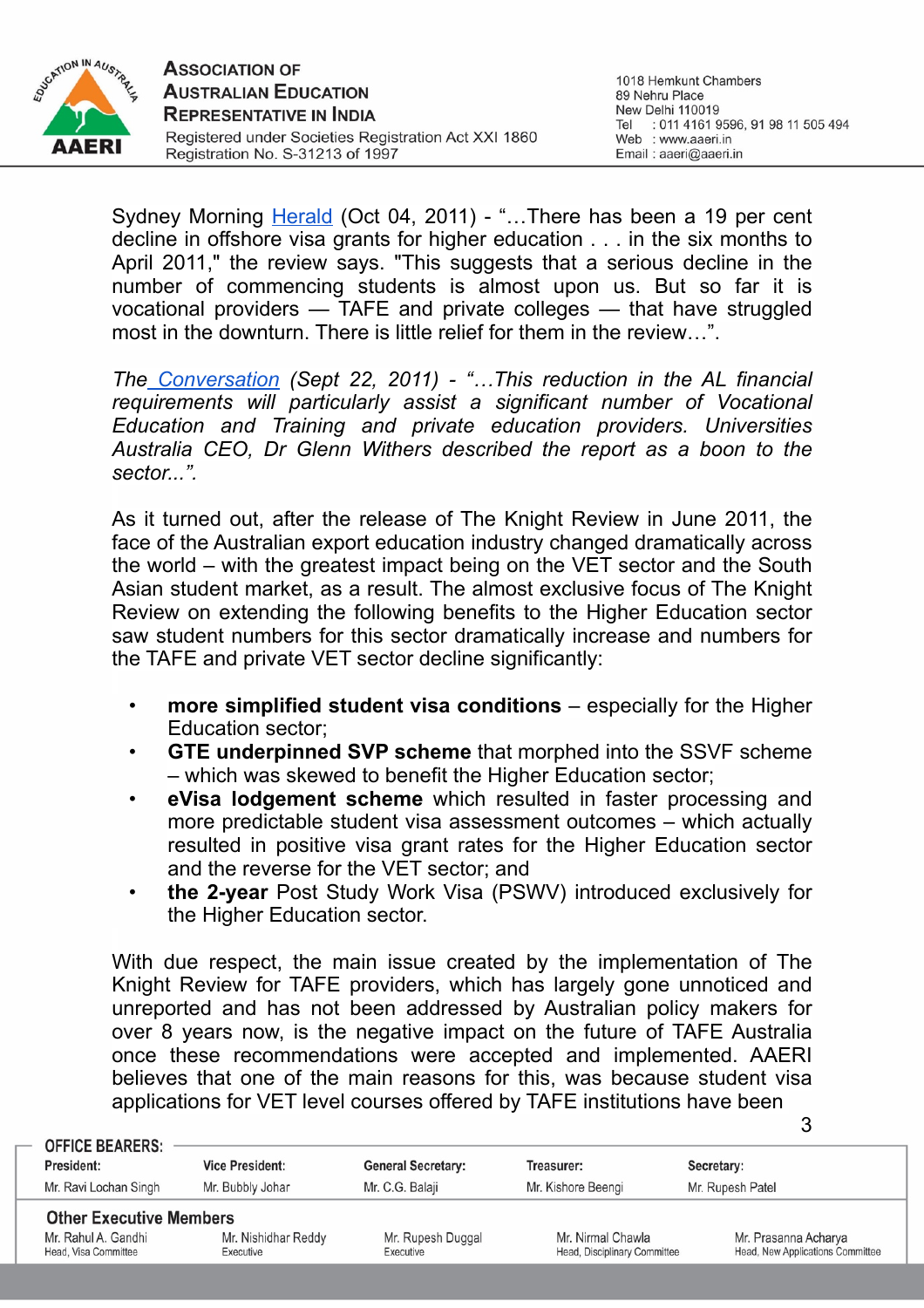

treated in the same manner as visa applications for courses offered by private VET providers. **TAFE Australia is caught between a rock and a hard place** – i.e. perceived as vastly inferior to the Higher Education sector and with TAFE specific student visa data being combined with data for the private VET sector, TAFE Australia seems to have found it impossible to extract itself and its brand from this curious position.

To emphasise this, pertinent statements and explanations related to the VET sector *(and highlighted in blue text below)* which have been extracted from The Knight Review, are as follows:

**1. VET for Profit:** The VET sector includes some highly reputable and well established businesses. It also has included – and despite the regulatory improvements made in the last few years, I believe still includes – some providers more interested in profit than in education.

AAERI believes that Govt. funded TAFE institutions and privately funded VET providers that make up the VET sector, have largely been treated and assumed 'at par' within The Knight Review. However, the ground reality is that the much larger, better resourced, more financially stable, publicly funded TAFE institutions (some of which are multi-sector ELICOS, VET and Higher Education providers) offer a far greater range of VET courses to meet the specific needs of their communities, regardless of the commercial viability of some of the courses on offer. Whereas, private VET providers tend to offer a limited range of more commercially viable, immigration specific VET programs almost exclusively to full-fee paying international students.

Here it is also important to note that commercially oriented and immigration focussed privately funded Higher Education providers exist along-side publicly funded Universities within the Australian export education industry. **And, regardless of their funding and business models, these privately funded Higher Education providers enjoy the same advantages as the University sector, as well.** The question that begs to be answered here is why within The Knight Review are private Higher Education providers perceived to be focused on quality education rather than profit, but TAFE and private VET providers are deemed to be mainly focused

| <b>OFFICE BEARERS:</b>                                                        |                                  |                                |                                                   |                                                          |
|-------------------------------------------------------------------------------|----------------------------------|--------------------------------|---------------------------------------------------|----------------------------------------------------------|
| President:                                                                    | <b>Vice President:</b>           | <b>General Secretary:</b>      | Treasurer:                                        | Secretary:                                               |
| Mr. Ravi Lochan Singh                                                         | Mr. Bubbly Johar                 | Mr. C.G. Balaji                | Mr. Kishore Beengi                                | Mr. Rupesh Patel                                         |
| <b>Other Executive Members</b><br>Mr. Rahul A. Gandhi<br>Head, Visa Committee | Mr. Nishidhar Reddy<br>Executive | Mr. Rupesh Duggal<br>Executive | Mr. Nirmal Chawla<br>Head, Disciplinary Committee | Mr. Prasanna Acharya<br>Head, New Applications Committee |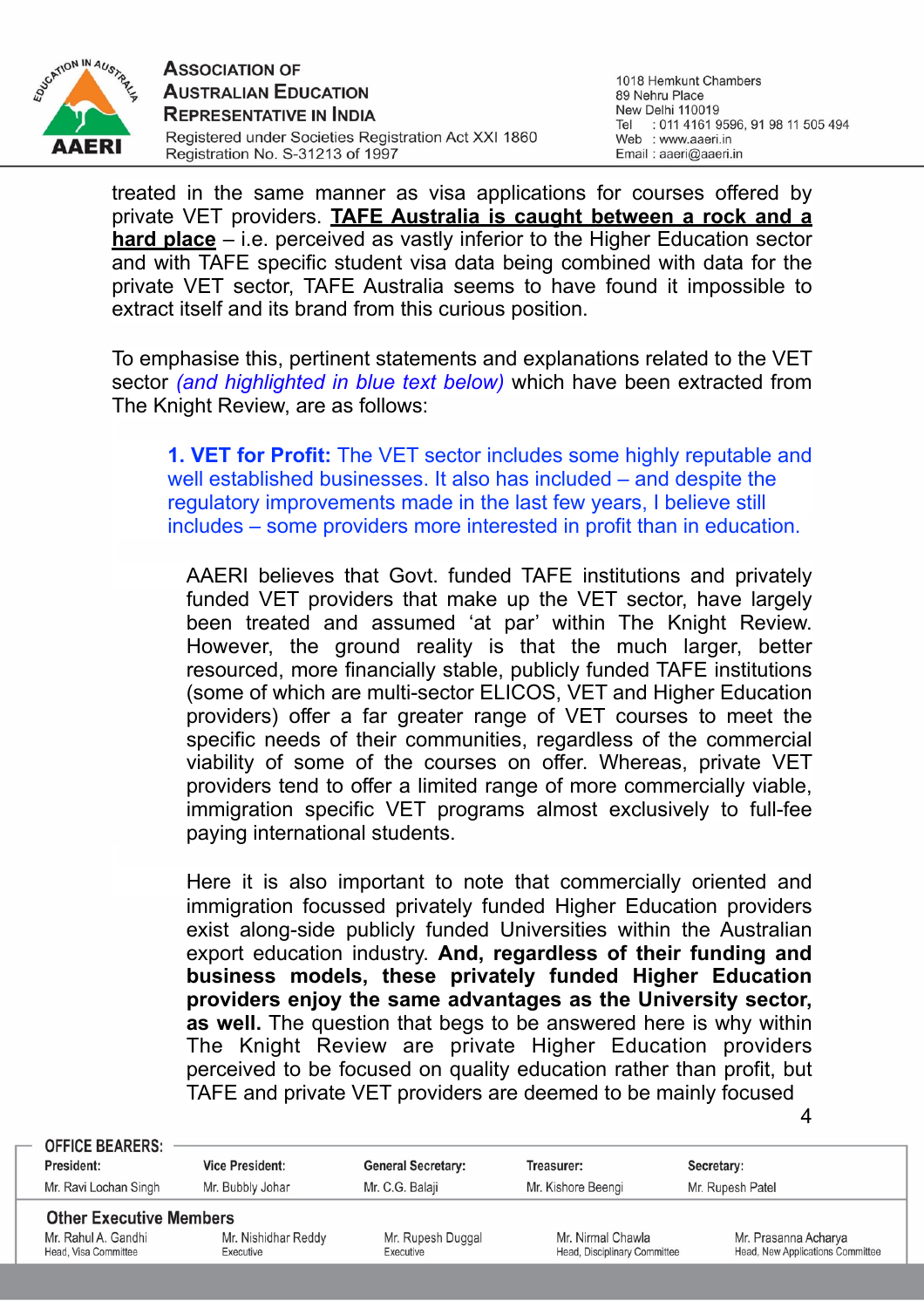

1018 Hemkunt Chambers 89 Nehru Place New Delhi 110019 Tel : 011 4161 9596, 91 98 11 505 494 Web : www.aaeri.in Email: aaeri@aaeri.in

on profit making. These assumptions are grossly inappropriate and inaccurate in many cases. The rules of the game for TAFE and high quality private VET providers caught up in the midst of these assumptions are unfair and skewed to the benefit of private Higher Education providers as well as publicly funded Universities. For these reasons, **AAERI recommends that TAFE Australia be separated out from the private VET sector** into a distinct multisector AQF division (that actually overlays the AQF ladder) so it can be treated with the respect that it deserves within the student visa program and for DET data collection, reporting and student visa compliance monitoring purposes alike.

*Recently, the Hon Tanya Plibersek MP, Deputy Leader of the Opposition and Shadow Minister for Education and Training, stated the following in a speech given by her at the [Universities Australia](http://www.tanyaplibersek.com/speech_address_to_the_universities_australia_conference_canberra_thursday_28_february_2019) [Conference](http://www.tanyaplibersek.com/speech_address_to_the_universities_australia_conference_canberra_thursday_28_february_2019) on the Feb 28, 2019: "…We want a strong vocational education sector as well – with public TAFE back at the centre. Labor wants TAFE and Universities to be seen as two equal but complementary systems…". AAERI fully supports the intent of this important statement!*

*As per an article in [The Sydney Morning Herald](https://www.smh.com.au/politics/federal/pm-to-launch-first-national-review-of-vocational-education-in-40-years-20181128-p50iw9.html) published on November 28, 2018, the Liberal government announced that they would launch a review of the beleaguered vocational education sector after years of scandal and business complaints over the mismatch between job-seekers and employers. In support of this petition, AAERI urges Australian Govt. policy makers associated with this long over-due review to include a review of TAFE Australia's international student visa program, as well. One of the main focusses of this review should be on the disconnect between the 18 months [Temporary Graduate visa - Graduate Work](https://immi.homeaffairs.gov.au/visas/getting-a-visa/visa-listing/temporary-graduate-485/graduate-work)  [stream](https://immi.homeaffairs.gov.au/visas/getting-a-visa/visa-listing/temporary-graduate-485/graduate-work) and Australia's PR program for VET level students who hold approved qualifications that lead to skilled occupations published on the skill shortage list.*

*2. Benefits only for University Sector: At last count 66 nonuniversity providers were registered with CRICOS for both higher education and VET courses. But as mentioned earlier, this process is likely to accelerate with more applications in the pipeline. If other higher education providers were to receive the same benefits* 

| <b>OFFICE BEARERS:</b>                                |                        |                           |                              | ა                                |  |
|-------------------------------------------------------|------------------------|---------------------------|------------------------------|----------------------------------|--|
| President:                                            | <b>Vice President:</b> | <b>General Secretary:</b> | Treasurer:                   | Secretary:                       |  |
| Mr. Ravi Lochan Singh                                 | Mr. Bubbly Johar       | Mr. C.G. Balaji           | Mr. Kishore Beengi           | Mr. Rupesh Patel                 |  |
| <b>Other Executive Members</b><br>Mr. Rahul A. Gandhi | Mr. Nishidhar Reddy    | Mr. Rupesh Duggal         | Mr. Nirmal Chawla            | Mr. Prasanna Acharya             |  |
| Head, Visa Committee                                  | Executive              | Executive                 | Head, Disciplinary Committee | Head, New Applications Committee |  |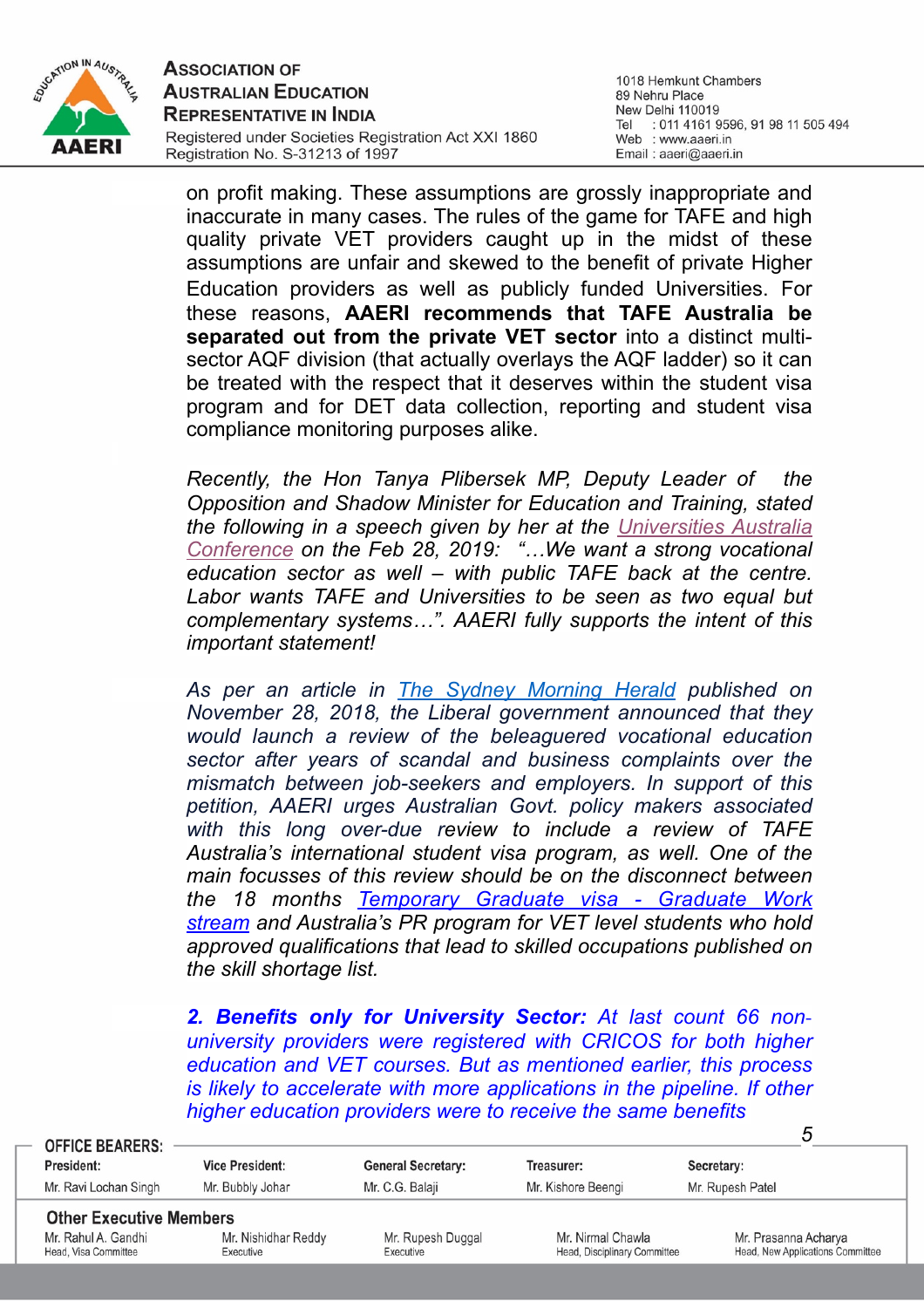

1018 Hemkunt Chambers 89 Nehru Place New Delhi 110019 Tel : 011 4161 9596, 91 98 11 505 494 Web : www.aaeri.in Email: aaeri@aaeri.in

6

*recommended for Australian universities, it would almost certainly be the case that a large number of other VET providers would seek to reposition themselves as higher education providers. The incentive to morph from one sector to the other would be enormous. This would have profound implications for the integrity of migration controls. It is therefore essential that the recommended benefits are confined to the university sector.*

Before the Knight Review was published and implemented back in 2011, the [student numbers](https://data.gov.au/data/dataset/student-visas/resource/1665ef1c-056d-4c51-81a7-464ac0e4dcfc?view_id=a3959813-0a80-4624-9818-bc65420981ca) and the export education industry circumstances were extremely different to today. In the 2009 -10 project year, the number of student visa grants for Indian Higher Education students lodged outside Australia was 3,645. In the same period, the number of student visa grants for Indian VET students lodged outside Australia was 8,023. This means that the ratio of Higher Education to VET visa grants at this time was 1 : 2.2 in favour of VET institutions in 2009 -10.

Now, in April 2019, the situation is radically different. In the 2017 -18 project year, the [number of student visa grants](https://data.gov.au/data/dataset/student-visas/resource/1665ef1c-056d-4c51-81a7-464ac0e4dcfc?view_id=a3959813-0a80-4624-9818-bc65420981ca) for Indian Higher Education students lodged outside Australia was 27,189 and the number of student visa grants for Indian VET students lodged outside Australia, was 6,252. This means the ratio of Higher Education to VET visa grants has radically reversed in favour of Higher Education institutions. We believe that this radical change has largely been brought about by the implementation of the discriminatory VET sector recommendations set out in The Knight Review.

The data below which was extracted from the officia[l Australian](https://data.gov.au/data/dataset/student-visas/resource/1665ef1c-056d-4c51-81a7-464ac0e4dcfc?view_id=a3959813-0a80-4624-9818-bc65420981ca) [Govt.data.gov.au website](https://data.gov.au/data/dataset/student-visas/resource/1665ef1c-056d-4c51-81a7-464ac0e4dcfc?view_id=a3959813-0a80-4624-9818-bc65420981ca) (and which only accounts for new Indian student visas issued outside Australia) clearly reflects the vastly different Higher Education v's VET sector student numbers over the past 10 years.

| <b>OFFICE BEARERS:</b><br>President: |                                             | <b>Vice President:</b>           | <b>General Secretary:</b>      | Treasurer:                                        | Secretary:                                               |  |
|--------------------------------------|---------------------------------------------|----------------------------------|--------------------------------|---------------------------------------------------|----------------------------------------------------------|--|
|                                      | Mr. Ravi Lochan Singh                       | Mr. Bubbly Johar                 | Mr. C.G. Balaji                | Mr. Kishore Beengi                                | Mr. Rupesh Patel                                         |  |
|                                      | <b>Other Executive Members</b>              |                                  |                                |                                                   |                                                          |  |
|                                      | Mr. Rahul A. Gandhi<br>Head, Visa Committee | Mr. Nishidhar Reddy<br>Executive | Mr. Rupesh Duggal<br>Executive | Mr. Nirmal Chawla<br>Head, Disciplinary Committee | Mr. Prasanna Acharya<br>Head, New Applications Committee |  |
|                                      |                                             |                                  |                                |                                                   |                                                          |  |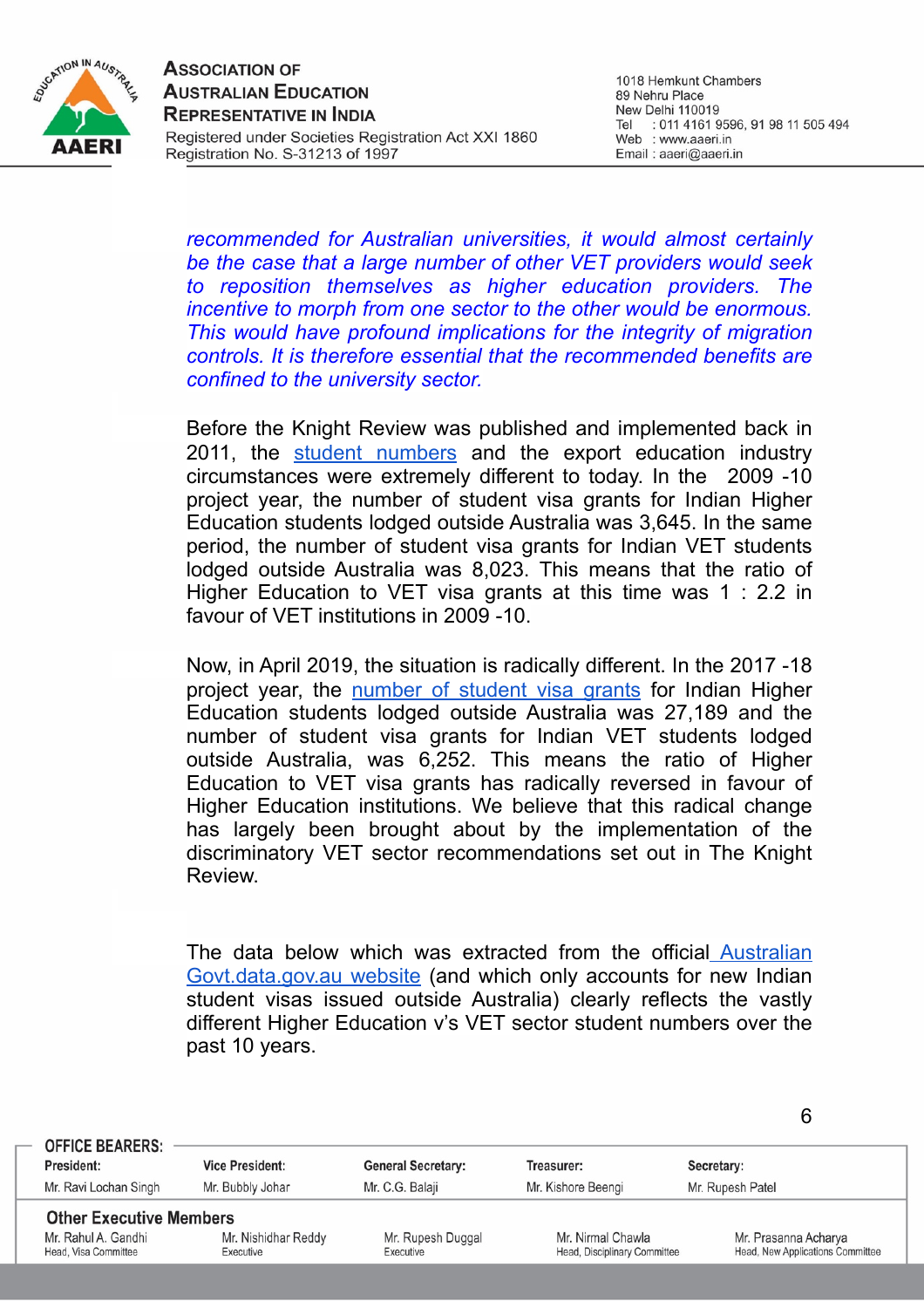

### **ASSOCIATION OF AUSTRALIAN EDUCATION REPRESENTATIVE IN INDIA**

1018 Hemkunt Chambers 89 Nehru Place New Delhi 110019 Tel : 011 4161 9596, 91 98 11 505 494<br>Web : www.aaeri.in Email: aaeri@aaeri.in

Registered under Societies Registration Act XXI 1860 Registration No. S-31213 of 1997

| Indian<br><b>Visa</b><br><b>Grants</b><br>(Offsh<br>ore)                                     | 2009-10 | 201<br>$0 - 11$ | 201<br>$1 - 1$<br>$\overline{2}$ | 201<br>$2 - 13$ | 2013<br>$-14$ | 2014<br>$-15$ | $2015 -$<br>16 | 2016-<br>17 | 2017-<br>18 | 2018-1<br>9<br>(to<br><b>Nov18)</b> |
|----------------------------------------------------------------------------------------------|---------|-----------------|----------------------------------|-----------------|---------------|---------------|----------------|-------------|-------------|-------------------------------------|
| (Includ<br>es<br>Univer<br>sities<br>and<br>Private<br>HE<br>Provid<br>ers)                  | 3,645   | 2,823           | 5,895                            | 8,606           | 19,366        | 20,243        | 19,260         | 22,266      | 27,189      | 13,870                              |
| <b>VET</b><br>(Includ<br>es<br><b>TAFE</b><br>and<br>Private<br><b>VET</b><br>Provid<br>ers) | 8,023   | 1,207           | 1,089                            | 486             | 582           | 1,777         | 5,653          | 2,942       | 6,252       | 4,021                               |

Further to this, based on the following International Education data, extracted from the following [Austrade](https://www.austrade.gov.au/Australian/Education/education-data) website, approx 7.4% of all onshore VET enrolments and approx 15.2% of all onshore VET commencements only in 2019 have enrolled in Govt. VET providers which are largely TAFE Institutions. There is huge gap in terms of onshore Govt. provider enrolments v's private VET providers.

| <b>Sum of Data YTD Enrolments</b> |                                                            |        |        |        |        | <b>Sum of Data YTD</b><br><b>Commencements</b>            |       |             |       |        |        |
|-----------------------------------|------------------------------------------------------------|--------|--------|--------|--------|-----------------------------------------------------------|-------|-------------|-------|--------|--------|
| <b>Secto</b>                      | <b>Provid</b><br>er Type                                   | 2015   | 2016   | 2017   | 2018   | 2019                                                      | 2015  | <b>2016</b> | 2017  | 2018   | 2019   |
| <b>VET</b>                        | Govern<br>ment<br>(Mainly<br><b>TAFE</b><br>Provide<br>rs) | 13,096 | 12,241 | 12,195 | 11,568 | 11.294                                                    | 7.730 | 6,874       | 6,955 | 6,145  | 6,045  |
| <b>VET</b>                        | Non-<br>Govern<br>ment                                     | 73.666 | 86.367 |        |        | 1,01,242 1,19,042 1,40,547 19,405 23,554 26,204           |       |             |       | 28.210 | 33,708 |
| <b>Grand</b><br>Total             |                                                            | 86,762 | 98,608 |        |        | 1,13,437   1,30,610   1,51,841   27,135   30,428   33,159 |       |             |       | 34.355 | 39,753 |

| <b>OFFICE BEARERS:</b>                     |                                  |                                |                                                  |                                                         |
|--------------------------------------------|----------------------------------|--------------------------------|--------------------------------------------------|---------------------------------------------------------|
| <b>President:</b>                          | <b>Vice President:</b>           | <b>General Secretary:</b>      | Treasurer:                                       | Secretary:                                              |
| Mr. Ravi Lochan Singh                      | Mr. Bubbly Johar                 | Mr. C.G. Balaji                | Mr. Kishore Beengi                               | Mr. Rupesh Patel                                        |
| <b>Other Executive Members</b>             |                                  |                                |                                                  |                                                         |
| Mr. Rahul A. Gandhi<br>Head Visa Committee | Mr. Nishidhar Reddy<br>Executive | Mr. Rupesh Duggal<br>Executive | Mr. Nirmal Chawla<br>Head Disciplinary Committee | Mr. Prasanna Acharya<br>Head New Applications Committee |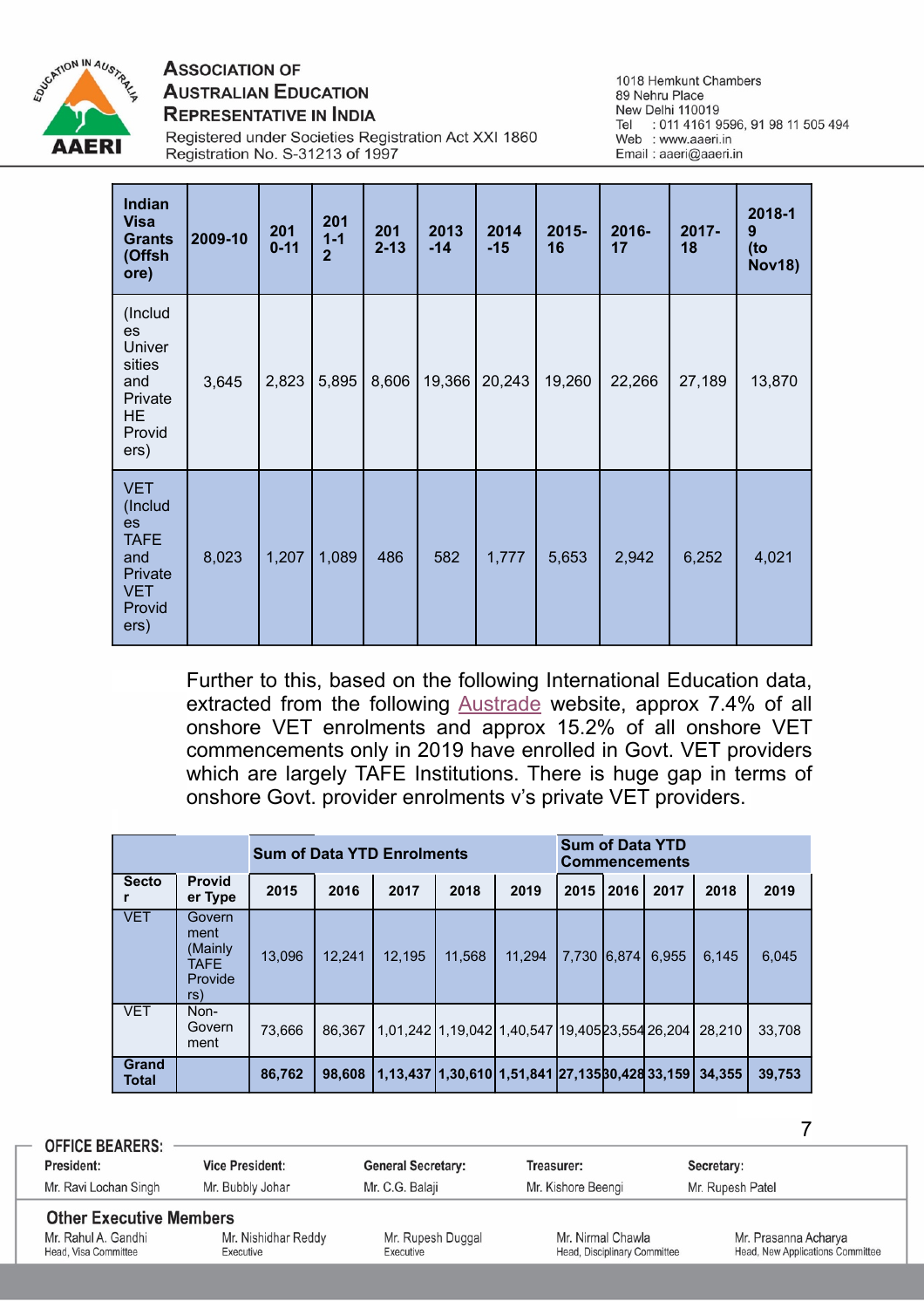

1018 Hemkunt Chambers 89 Nehru Place New Delhi 110019 Tel : 011 4161 9596, 91 98 11 505 494 Web : www.aaeri.in Email: aaeri@aaeri.in

An important point to be highlighted here is that since student visa grant data for private VET applicants is combined with TAFE applicants, the actual number of TAFE grants cannot be determined from the data Home Affairs supplies. Hence AAERI's recommendation that TAFE Australia be separated out into a distinct multi-sector AQF division and within the student visa program, as described above.

*3. VET lacks Integrity: That is not to say that the entire VET sector, or even the majority, lacks integrity. But with 533 registered providers offering VET courses to international students in 2010 it is far too risky to extend the benefits beyond the current arrangements. Of course for those high-quality TAFE and private providers who partner with universities there will be great opportunities.*

That the VET sector lacks integrity is a bold and inaccurate statement when taking world-renowned TAFE providers into consideration. Questions: Since the Knight Review was published, which TAFE institute suddenly failed and closed down, leaving their students stranded?Which TAFE institute offered only commercially oriented courses linked to migration? Which TAFE institute recruited unqualified students without applying their English language and academic entry requirements? Which TAFE institute have consistently offered heavily discounted tuition fee prices to onshore students as opposed to their published tuition fee prices that offshore students pay? Which TAFE institutions have aggressively sought to partner with Universities in order to offer skilled occupation friendly VET/Higher Education package programs for strictly commercial reasons rather than to improve their student's Australian education experience and their greater access to viable skilled occupations at the end of the day? Which TAFE institution have offered international students classes made up exclusively of students who hail from a single country? We are confident that the answer to these questions would basically be none!

| <b>OFFICE BE</b>                                      | <b>Vice President:</b> |                                |                              |                                                          |
|-------------------------------------------------------|------------------------|--------------------------------|------------------------------|----------------------------------------------------------|
| President:                                            |                        | <b>General Secretary:</b>      | Treasurer:                   | Secretary:                                               |
| Mr. Ravi Lochan Singh                                 | Mr. Bubbly Johar       | Mr. C.G. Balaji                | Mr. Kishore Beengi           | Mr. Rupesh Patel                                         |
| <b>Other Executive Members</b><br>Mr. Rahul A. Gandhi | Mr. Nishidhar Reddy    |                                | Mr. Nirmal Chawla            |                                                          |
| Head, Visa Committee                                  | Executive              | Mr. Rupesh Duggal<br>Executive | Head, Disciplinary Committee | Mr. Prasanna Acharya<br>Head, New Applications Committee |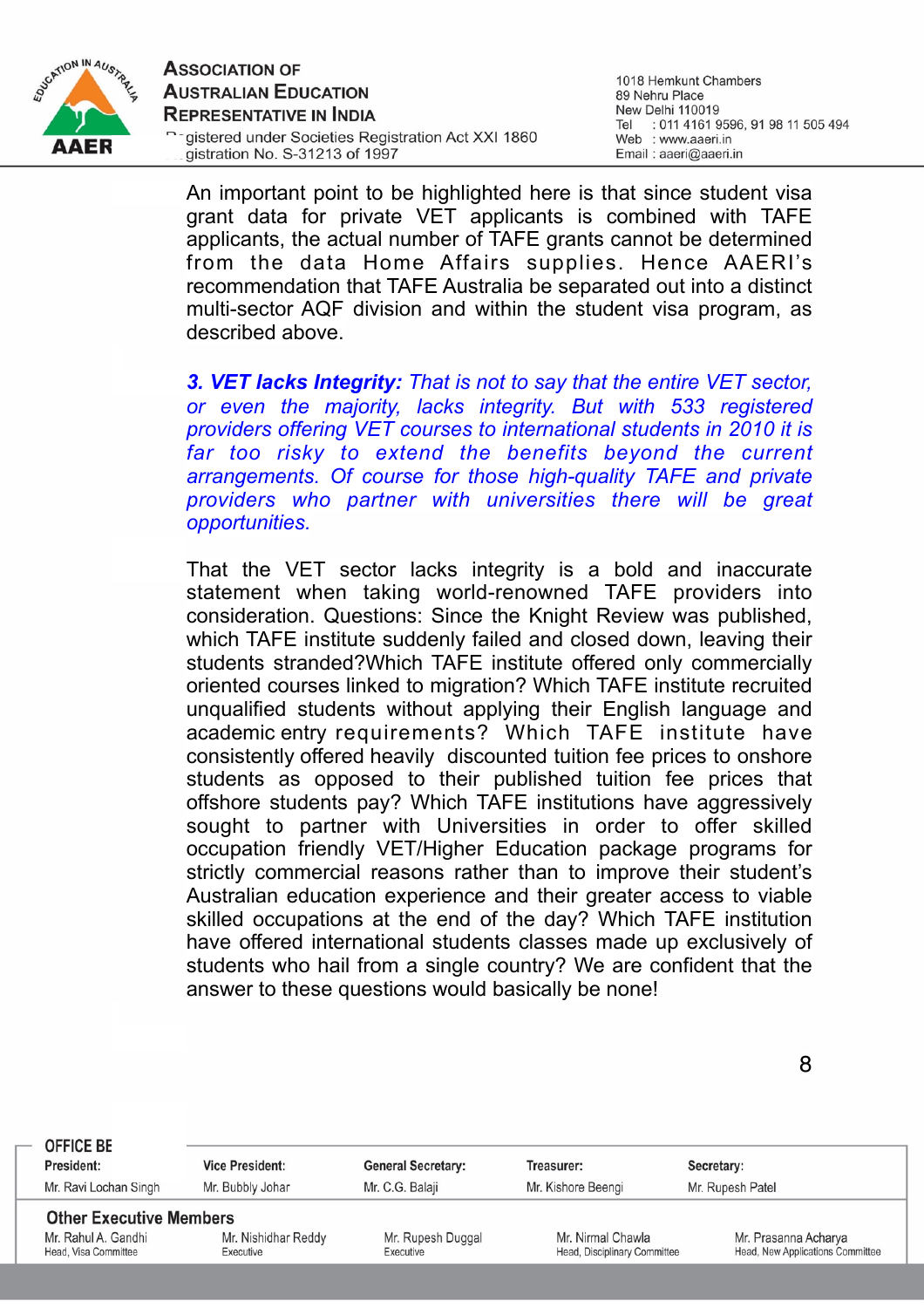

On the subject of TAFE and high-quality private VET providers partnering with Universities as recommended in The Knight Review, over the past 8 years or so, many VET providers have sought to do this to take advantage of this opportunity in order to offer skilled occupation friendly VET/Higher Education package programs to their international students. However, since students who opt for the VET sector have been seen as higher-risk students and have been perceived as a risk that may impact negatively on the University's immigration Evidence Level (or risk rating) after the completion of their VET level course, most Universities have basically rejected this concept eliminating this opportunity, even for most TAFE providers to date.

> AAERI is aware that even though students who have not been formally released by their initial 'recruiting institution' cannot transfer to another provider until after they have completed the first 6 months of their principal course, this opportunity is still not readily available to TAFE providers and high-quality private VET providers, due to continued reluctance on the part of the University sector.

> *4. Export VET Programs to Asia: Australia is a world leader in vocational education. This is a market well worth further developing for Australia's vocational education providers within Asia.*

> *But study in Australia is not within the financial reach of the overwhelming majority of potential students in Asia.There is an emerging, and potentially enormous, market for VET training within a wide range of Asian countries. In the short term many VET providers have concentrated on attracting students to Australia. But in the medium-term Australia has the opportunity not merely to attract students but to "own the space" in the fastest emerging economies in the most populous countries.*

*The following Knight Review recommendations support this notion:*

· *Recommendation 34 - That Austrade be asked to prepare a more detailed outlook document that provides effective business planning intelligence demonstrating the opportunities, for offshore provision of vocational education;*

| <b>OFFICE BEARERS:</b><br>President:                  | <b>Vice President:</b> | <b>General Secretary:</b> | Treasurer:                   | Secretary:                       |
|-------------------------------------------------------|------------------------|---------------------------|------------------------------|----------------------------------|
| Mr. Ravi Lochan Singh                                 | Mr. Bubbly Johar       | Mr. C.G. Balaji           | Mr. Kishore Beengi           | Mr. Rupesh Patel                 |
| <b>Other Executive Members</b><br>Mr. Rahul A. Gandhi | Mr. Nishidhar Reddy    | Mr. Rupesh Duggal         | Mr. Nirmal Chawla            | Mr. Prasanna Acharya             |
| Head, Visa Committee                                  | Executive              | Executive                 | Head, Disciplinary Committee | Head, New Applications Committee |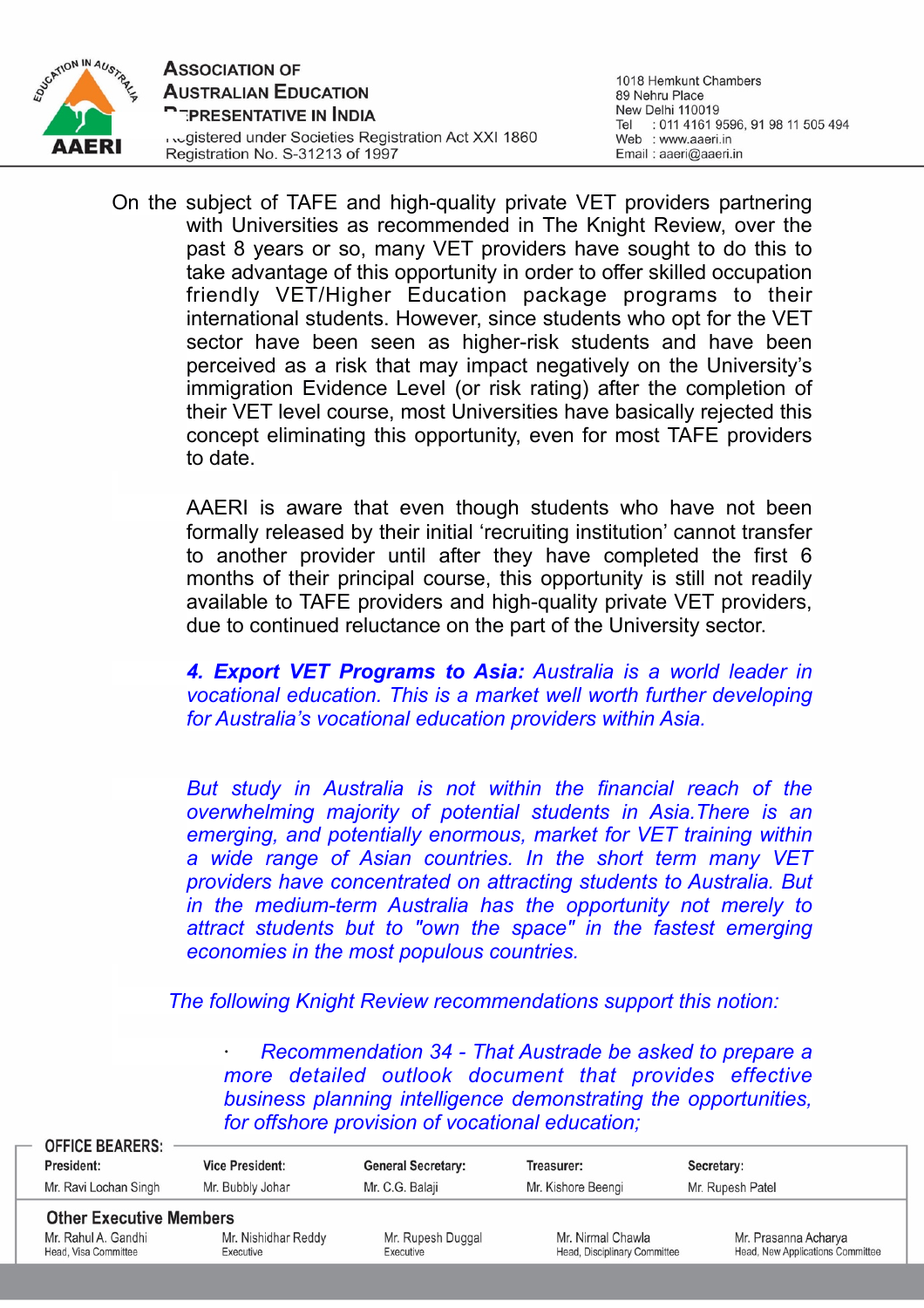

10

· *Recommendation 35: That the highest quality Australian VET providers including TAFEs, be encouraged to explore offshore market opportunities;*

· *Recommendation 36 - That the Australian Government, through programs such as the Export Market Development Grants Scheme and other forms of assistance, support high quality Australian vocational education providers in expanding their offshore training services.*

In theory it's a fine and altruistic idea to set up offshore based TAFE institutions in countries with huge skills shortages such as India. However, since the Knight Review was implemented, how many profitable TAFE education institutions have been established and proliferated across India? There are many agreements and MOU's signed but few if any have developed into really successful and financially viable operations. This is largely due to lengthy Indian Govt recognition approvals, the lack of local infrastructure and international standard teachers and trainers, tuition fee price differences and the difficulties surrounding repatriation of profits, given that the conversion of Indian rupees to foreign currency is strictly controlled by the Indian Govt. When it comes to numbers, India will always seem impressive but the ground realities are different. Many 'capacity building' projects that involve upfront funding by foreign education providers (such as Australian TAFE providers) soon find that they are expected to operate them in a more 'charitable' manner, with no return on investment in sight.

However, 'Charity Begins at Home'! To ensure their ongoing survival, TAFE providers across Australia desperately need to significantly increase their onshore student numbers. They need to recover the significant financial losses that they have faced because of the serious drop in their international student numbers since the implementation of The Knight Review. AAERI believes that the best solution would be for TAFE providers to be given a 'fair go' by Australian decision makers who need to make positive adjustments to

| <b>OFFICE BEARERS:</b>                                                        |                                            |                                              |                                                   |                                                          |
|-------------------------------------------------------------------------------|--------------------------------------------|----------------------------------------------|---------------------------------------------------|----------------------------------------------------------|
| President:<br>Mr. Ravi Lochan Singh                                           | <b>Vice President:</b><br>Mr. Bubbly Johar | <b>General Secretary:</b><br>Mr. C.G. Balaji | Treasurer:<br>Mr. Kishore Beengi                  | Secretary:<br>Mr. Rupesh Patel                           |
| <b>Other Executive Members</b><br>Mr. Rahul A. Gandhi<br>Head, Visa Committee | Mr. Nishidhar Reddy<br>Executive           | Mr. Rupesh Duggal<br>Executive               | Mr. Nirmal Chawla<br>Head, Disciplinary Committee | Mr. Prasanna Acharya<br>Head, New Applications Committee |
|                                                                               |                                            |                                              |                                                   |                                                          |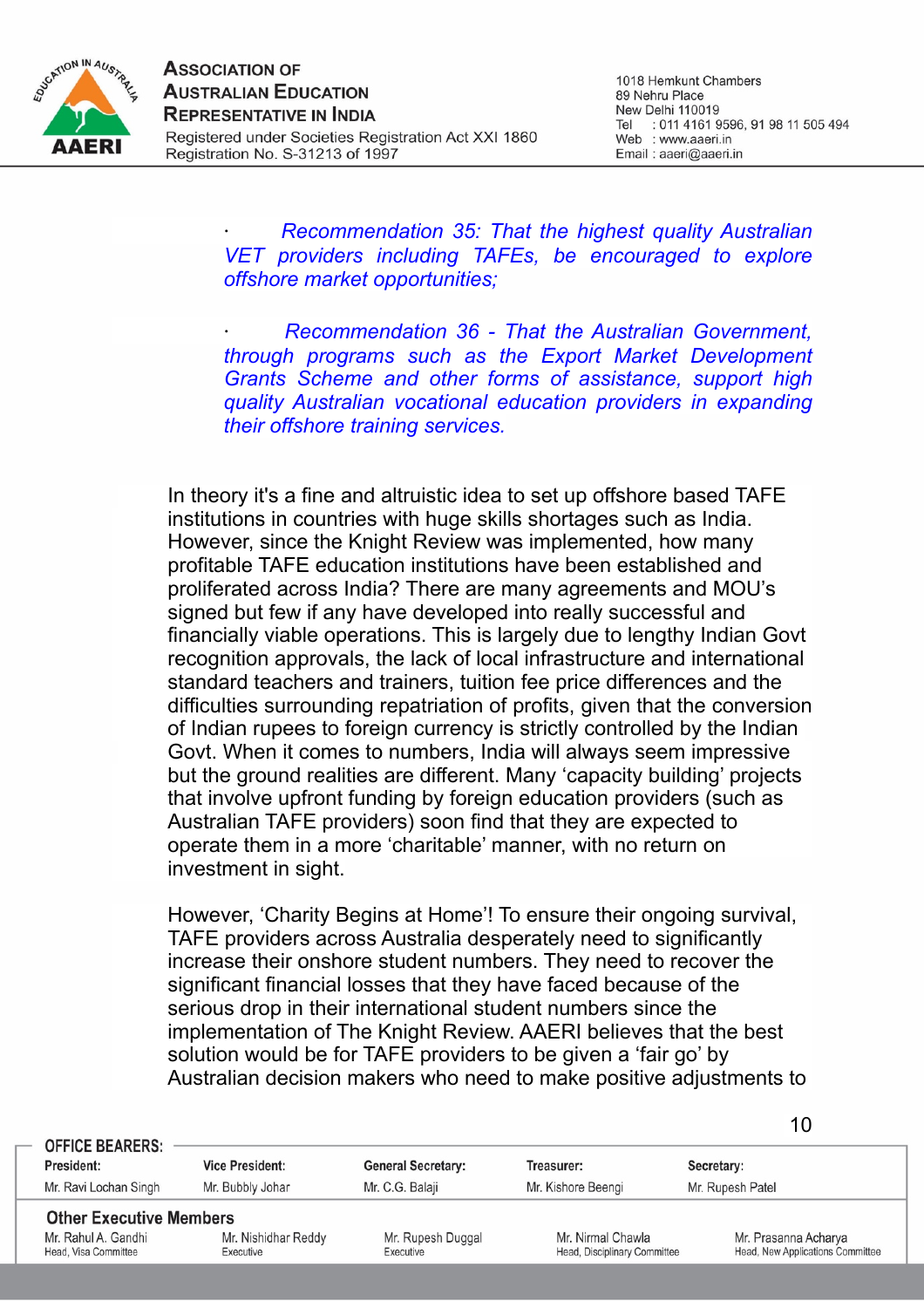

the student visa program so that TAFE institutions can rebuild their onshore student numbers and generate much needed revenue.

**5. VET linked with Migration:** The two things the VET sector most wants is a closer link between their courses and migration; and fewer barriers to entry for prospective international students. Both undoubtedly would increase student numbers. But I am not prepared to recommend either.

As already pointed out, many of The Knight Review recommendations have worked against the interests of the VET sector in Australia. The fact that the VET sector is no longer closely linked to the skilled migration program is another discriminatory factor that has impacted negatively on TAFE Australia in particular.

Since the implementation of The Knight Review in 2011, one of the main reasons for the serious decline in TAFE student numbers is that unlike the Higher Education sector, there is a disconnect between the VET sector and the current skilled migration program for VET students who seek to complete high-demand vocational, trade or professional courses. If they are lucky enough to be granted a student visa in the first place, on successful completion of their vocational, trade or professional courses, most VET level students choose to progress to a skilled occupation and PR friendly bachelor's degree at great additional expense. The reason for this is that they know as a VET level PR applicant they will find it too difficult to demonstrate the required amount of relevant work experience and meet rigorous professional body requirements before being qualified to apply for skilled migration.

It is common knowledge that there is a dire need for qualified skilled workers in many skilled occupations, especially in regional cities and towns across Australia. And yet, only a small proportion of VET level students can gain access to a Post Study Work Visa for a non-viable period of 18 months after they complete their approved 2-year VET course that leads to a seriously restricted number of skilled occupations. Therefore, most TAFE students who hold a viable vocational, trade or professional qualification are reluctant to take up this less secure option. This is to the distinct disadvantage of the TAFE providers as they find it very difficult to attract VET level students to take up their vocational, trade or professional courses for this reason.

| <b>OFFICE BEARERS:</b>                                |                        |                           |                              |                                  |
|-------------------------------------------------------|------------------------|---------------------------|------------------------------|----------------------------------|
| President:                                            | <b>Vice President:</b> | <b>General Secretary:</b> | Treasurer:                   | Secretary:                       |
| Mr. Ravi Lochan Singh                                 | Mr. Bubbly Johar       | Mr. C.G. Balaji           | Mr. Kishore Beengi           | Mr. Rupesh Patel                 |
| <b>Other Executive Members</b><br>Mr. Rahul A. Gandhi | Mr. Nishidhar Reddy    | Mr. Rupesh Duggal         | Mr. Nirmal Chawla            | Mr. Prasanna Acharya             |
| Head, Visa Committee                                  | Executive              | Executive                 | Head, Disciplinary Committee | Head, New Applications Committee |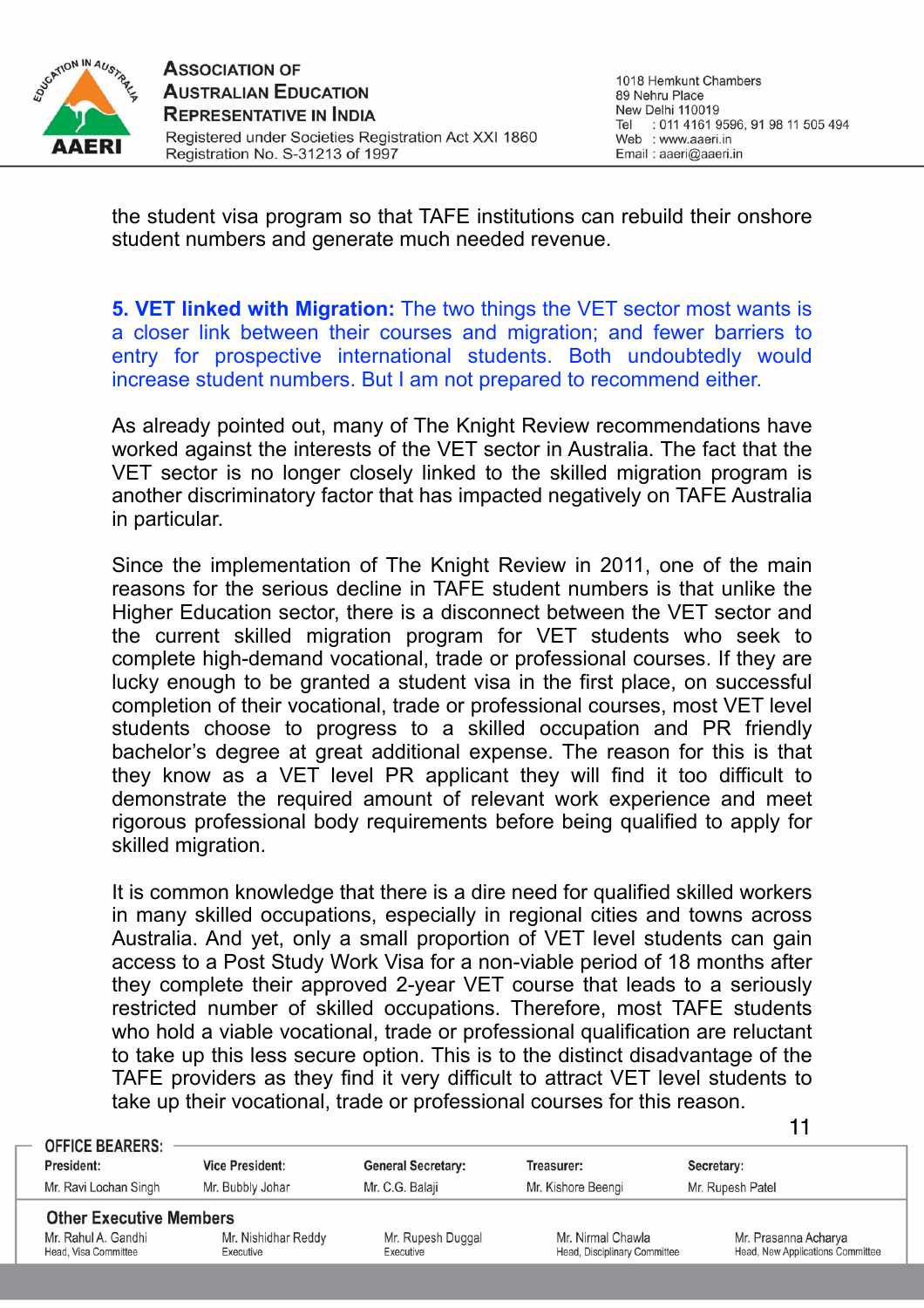

To resolve this disconnect and to radically improve TAFE Australia's international student numbers, AAERI recommends that the same Post Study Work Visa conditions offered to the Higher Education Sector should also be offered to TAFE students upon successful completion of an approved diploma/advanced diploma qualification – so long as they are qualified to work or train in an eligible skilled occupation and can meet all other requirements.

### **AAERI Recommendations:**

1. TAFE Australia needs to be rightfully recognised by the Australian Govt and its policy makers as Australia's main 'capacity building' body, which is the backbone of Australia's vocational, technical and professional skilled workforce. And, they need to proudly support the institutions that make up TAFE Australia as an obvious study choice for technical level overseas students who are seeking international level vocational, trade or professional, career friendly qualifications that are in demand and equally valued in their home country as well as in Australia.

2. AAERI recommends that the best solution to address the above issues is for TAFE Australia to be purposely separated out from the private VET sector into a distinct multi-sector AQF division (that actually overlays the AQF ladder) so it can be treated with the respect that it deserves within the student visa program and for DET data collection, reporting and student visa compliance monitoring purposes alike. Once a stand-alone multi-sector TAFE AQF division is introduced it is more likely that Home Affairs will treat VET, undergraduate and postgraduate level courses offered by TAFE institutes within this new TAFE AQF division with the respect that they deserve.

3. AAERI believes that because the TAFE and private VET sectors have been inappropriately combined into one education sector, it is too difficult to come up with beneficial policies to meet the unique needs of these vastly different bodies. With this in mind, a significant advantage of separating TAFE Australia out from the private VET sector would be that the Australian Govt and its policy makers would

| <b>OFFICE BEARERS:</b>                                                        |                                  |                                |                                                   |                                                          |
|-------------------------------------------------------------------------------|----------------------------------|--------------------------------|---------------------------------------------------|----------------------------------------------------------|
| President:                                                                    | <b>Vice President:</b>           | <b>General Secretary:</b>      | Treasurer:                                        | Secretary:                                               |
| Mr. Ravi Lochan Singh                                                         | Mr. Bubbly Johar                 | Mr. C.G. Balaji                | Mr. Kishore Beengi                                | Mr. Rupesh Patel                                         |
| <b>Other Executive Members</b><br>Mr. Rahul A. Gandhi<br>Head, Visa Committee | Mr. Nishidhar Reddy<br>Executive | Mr. Rupesh Duggal<br>Executive | Mr. Nirmal Chawla<br>Head, Disciplinary Committee | Mr. Prasanna Acharya<br>Head, New Applications Committee |
|                                                                               |                                  |                                |                                                   |                                                          |